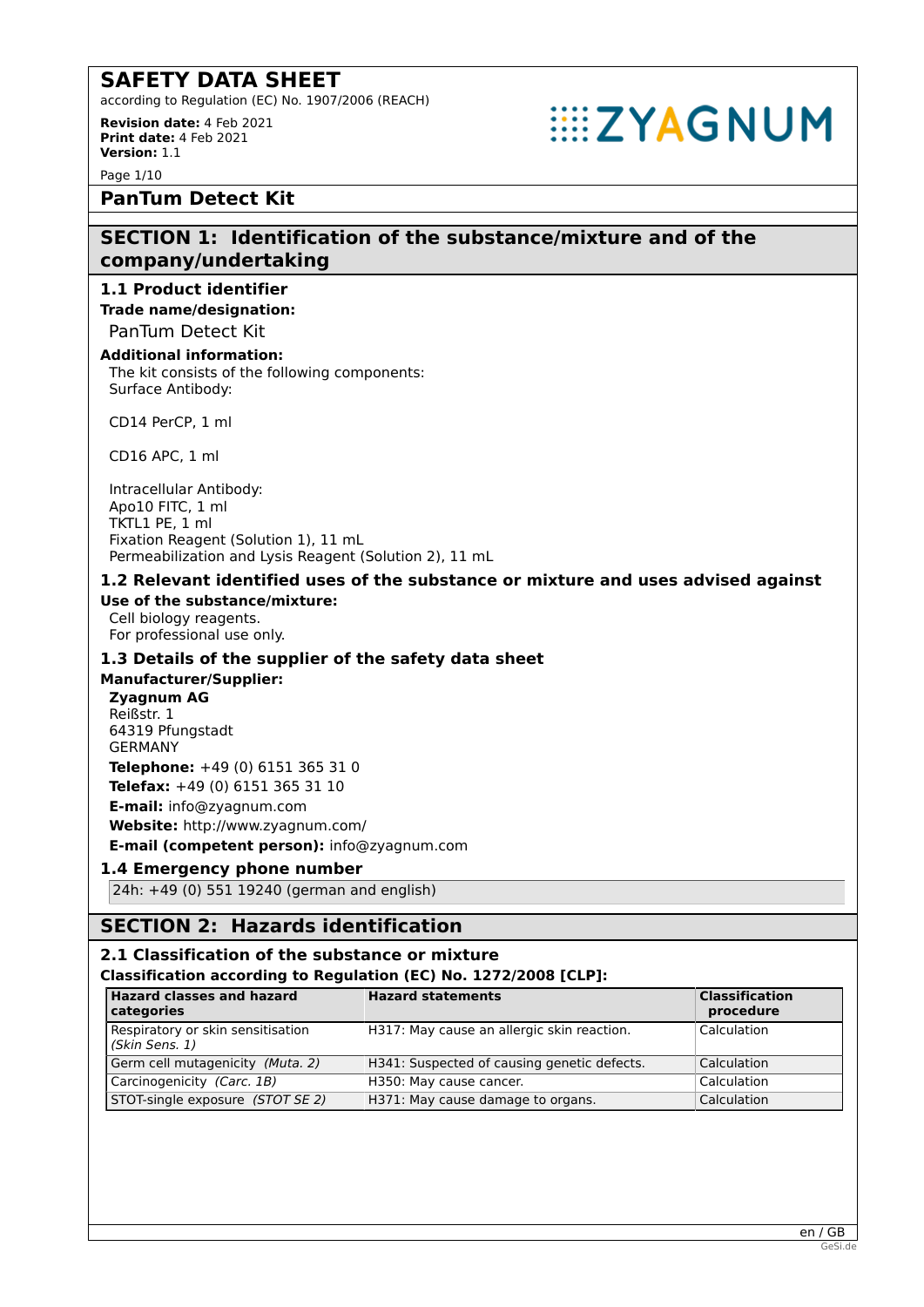according to Regulation (EC) No. 1907/2006 (REACH)

**Revision date:** 4 Feb 2021 **Print date:** 4 Feb 2021 **Version:** 1.1

Page 2/10

# **PanTum Detect Kit**

# **2.2 Label elements**

# **Labelling according to Regulation (EC) No. 1272/2008 [CLP] Hazard pictograms:**





Exclamation mark

Health hazard **Signal word:** Warning

# **Hazard components for labelling:**

Formaldehyde; Methanol

| <b>Hazard statements for health hazards</b> |                                       |  |
|---------------------------------------------|---------------------------------------|--|
| H317                                        | May cause an allergic skin reaction.  |  |
| H341                                        | Suspected of causing genetic defects. |  |
| H350                                        | May cause cancer.                     |  |
| H371<br>May cause damage to organs.         |                                       |  |

**EXAGNUM** 

# **Precautionary statements - Prevention**

P280 Wear protective gloves/protective clothing/eye protection/face protection.

# **Precautionary statements - Response**

| P302+P352 | IF ON SKIN: Wash with plenty of soap and water.        |
|-----------|--------------------------------------------------------|
| P308+P313 | IF exposed or concerned: Get medical advice/attention. |

# **2.3 Other hazards**

#### **Adverse human health effects and symptoms:**

May cause eye irritation. May cause skin irritation.

#### **Adverse environmental effects:**

The substances in the mixture do not meet the PBT/vPvB criteria according to REACH, annex XIII.

# **SECTION 3: Composition / information on ingredients**

# **3.2 Mixtures**

#### **Description:**

Phosphate buffered saline (PBS) and additives

#### **Ingredients:**

| <b>Product identifiers</b>                                                                   | Substance name<br>Classification according to Regulation (EC) No. 1272/2008<br>[CLP]                                             | Content              |
|----------------------------------------------------------------------------------------------|----------------------------------------------------------------------------------------------------------------------------------|----------------------|
| CAS No.: 67-56-1<br>EC No.: $200 - 659 - 6$<br><b>REACH No.:</b><br>01-2119433307-44         | <b>Methanol</b><br>Acute Tox. 3, Flam. Lig. 2, STOT SE 1<br><b>A</b> A <b>Danger</b> H225-H301-H311-H331-H370                    | $\leq 8$<br>weight-% |
| CAS No.: 8047-15-2<br>EC No.: 232-462-6<br><b>REACH No.:</b><br>01-2120078922-48             | <b>Saponins</b><br>Eye Irrit. 2, STOT SE 3<br>$\Diamond$ Warning H319-H335                                                       | $\leq 6$<br>weight-% |
| <b>CAS No.: 50-00-0</b><br><b>EC No.: 200-001-8</b><br><b>REACH No.:</b><br>01-2119513723-45 | Formaldehyde<br>Acute Tox. 3, Carc. 1B, Muta. 2, Skin Corr. 1B, Skin Sens. 1<br>Danger H301-H311-H314-H317-H331-H341-H350<br>◈◈◈ | < 5<br>weight-%      |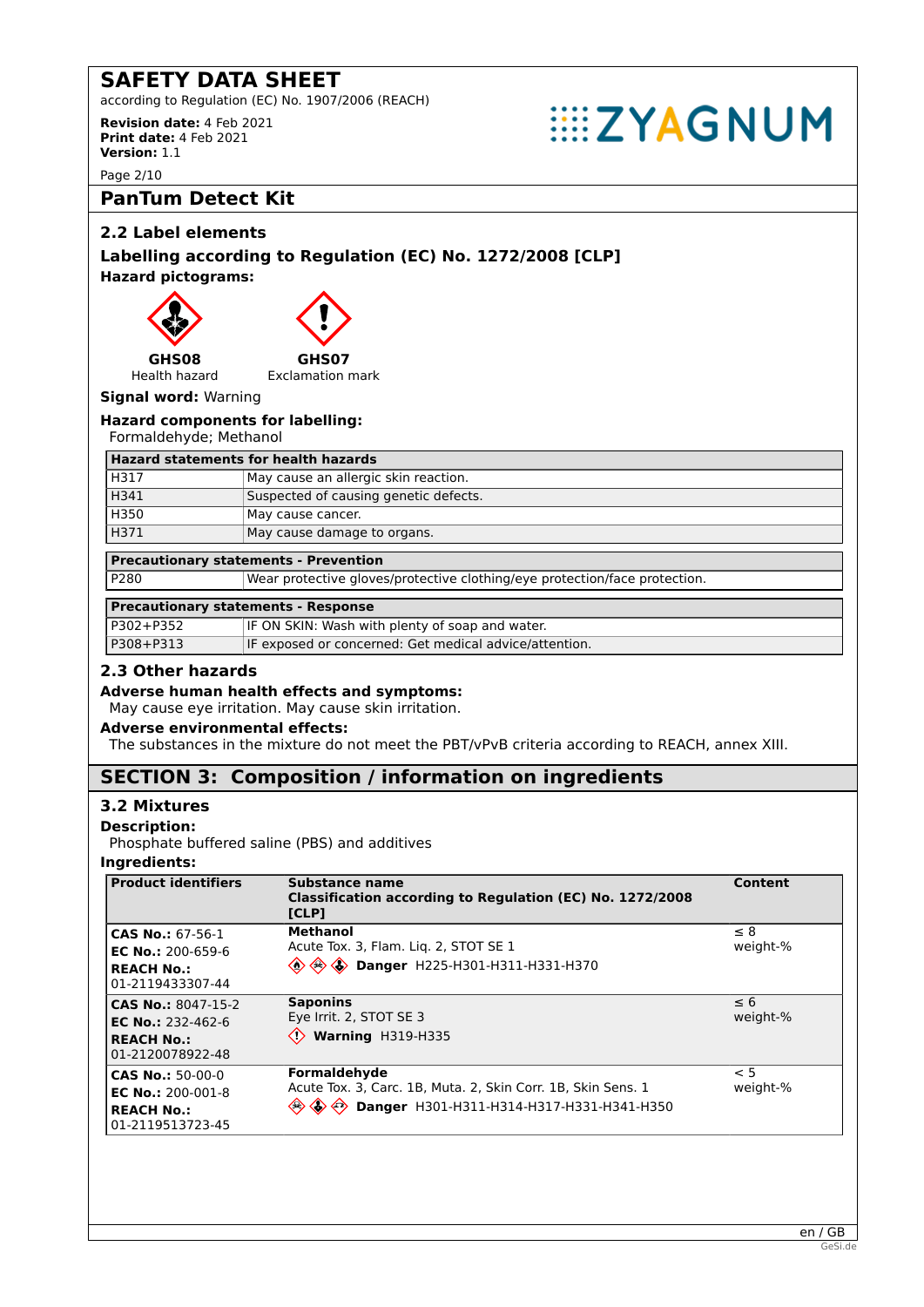according to Regulation (EC) No. 1907/2006 (REACH)

**Revision date:** 4 Feb 2021 **Print date:** 4 Feb 2021 **Version:** 1.1

# **EXAGNUM**

Page 3/10

# **PanTum Detect Kit**

| <b>Product identifiers</b>                                                        | Substance name<br>Classification according to Regulation (EC) No. 1272/2008<br>[CLP]                 | Content            |
|-----------------------------------------------------------------------------------|------------------------------------------------------------------------------------------------------|--------------------|
| CAS No.: 26628-22-8<br>EC No.: 247-852-1<br><b>REACH No.:</b><br>01-2119457019-37 | Sodium azide<br>Acute Tox. 2, Aguatic Acute 1, Aguatic Chronic 1<br>Sex Danger H300-H400-H410-EUH032 | < 0.09<br>weight-% |

Full text of H- and EUH-phrases: see section 16.

# **SECTION 4: First aid measures**

# **4.1 Description of first aid measures**

#### **General information:**

In case of accident or unwellness, seek medical advice immediately (show directions for use or safety data sheet if possible). Remove victim out of the danger area. If unconscious but breathing normally, place in recovery position and seek medical advice. Do not leave affected person unattended.

#### **Following inhalation:**

Provide fresh air.

**In case of skin contact:**

Wash with plenty of water.

#### **After eye contact:**

In case of contact with eyes, rinse thoroughly with water. In case of eye irritation consult an ophthalmologist.

#### **Following ingestion:**

If swallowed, rinse mouth with water (only if the person is conscious). Get medical advice/attention if you feel unwell.

# **4.2 Most important symptoms and effects, both acute and delayed**

May cause eye irritation. May cause skin irritation.

#### **4.3 Indication of any immediate medical attention and special treatment needed** Treat symptomatically.

# **SECTION 5: Firefighting measures**

# **5.1 Extinguishing media**

# **Suitable extinguishing media:**

Water spray jet, alcohol resistant foam, extinguishing powder, carbon dioxide (CO2). Coordinate fire-fighting measures to the fire surroundings.

# **5.2 Special hazards arising from the substance or mixture**

**Hazardous combustion products:**

In case of fire may be liberated: Gases/vapours, toxic (possible in traces)

# **5.3 Advice for firefighters**

Use suitable breathing apparatus.

# **5.4 Additional information**

Use water spray jet to protect personnel and to cool endangered containers. Suppress gases/vapours/ mists with water spray jet.

# **SECTION 6: Accidental release measures**

# **6.1 Personal precautions, protective equipment and emergency procedures**

# **6.1.1 For non-emergency personnel**

#### **Personal precautions:**

Avoid contact with skin, eyes and clothes. Safe handling: see section 7.

#### **Protective equipment:**

Wear protective gloves/protective clothing/eye protection/face protection. Personal protection equipment: see section 8.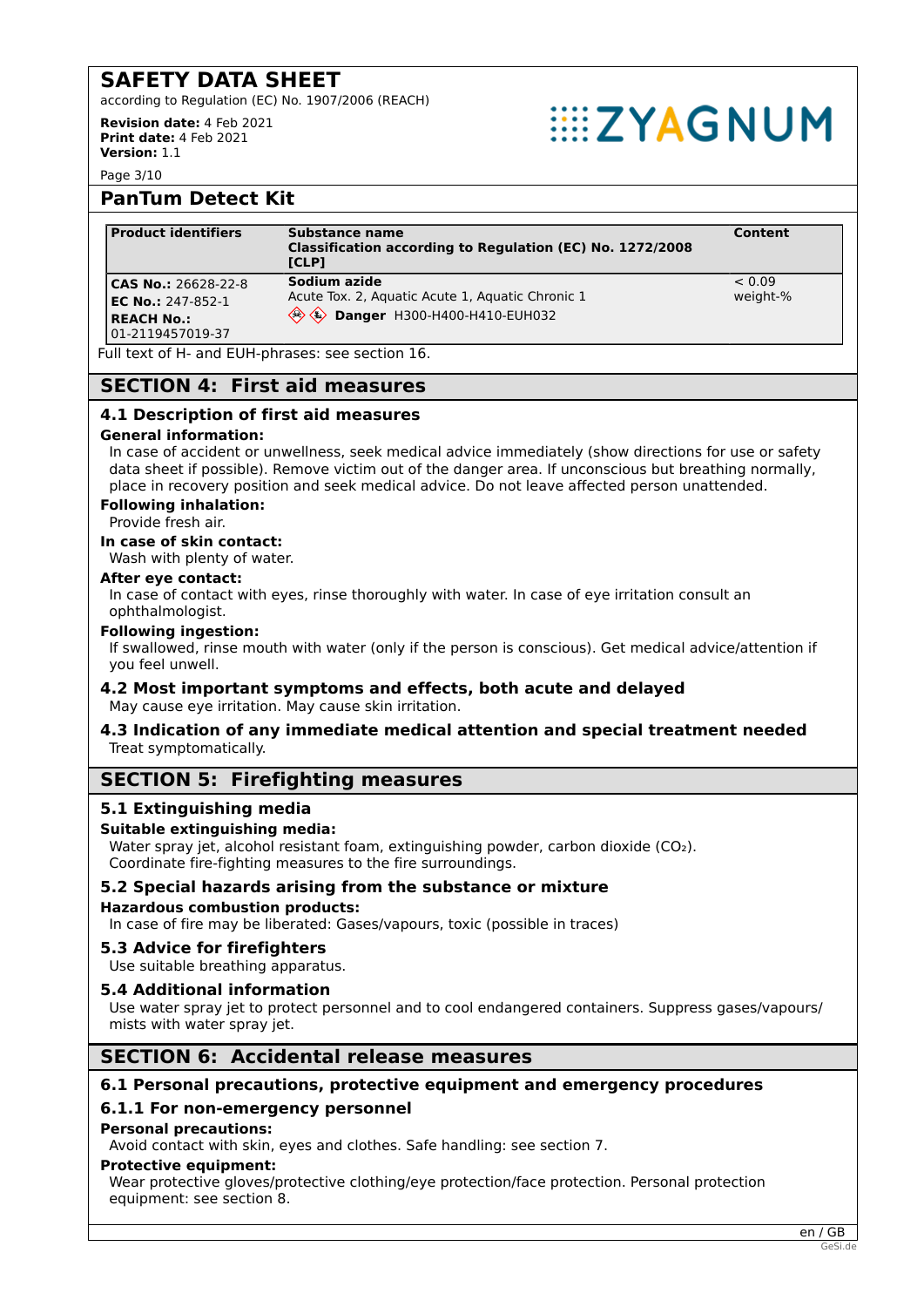according to Regulation (EC) No. 1907/2006 (REACH)

**Revision date:** 4 Feb 2021 **Print date:** 4 Feb 2021 **Version:** 1.1

# **EXAGNUM**

Page 4/10

# **PanTum Detect Kit**

# **6.1.2 For emergency responders**

#### **Personal protection equipment:**

Personal protection equipment: see section 8.

#### **6.2 Environmental precautions**

Do not allow to enter into surface water or drains. Do not allow to enter into soil/subsoil.

# **6.3 Methods and material for containment and cleaning up**

#### **For containment:**

Absorb with liquid-binding material (sand, diatomaceous earth, acid- or universal binding agents).

#### **For cleaning up:**

Water (with cleaning agent)

# **6.4 Reference to other sections**

Safe handling: see section 7. Personal protection equipment: see section 8. Disposal: see section 13.

# **SECTION 7: Handling and storage**

# **7.1 Precautions for safe handling**

# **Protective measures**

# **Advices on safe handling:**

Avoid contact with skin, eyes and clothes. Keep container tightly closed. Remove contaminated, saturated clothing. Wash contaminated clothing prior to re-use. Wear personal protection equipment (refer to section 8).

# **Environmental precautions:**

Discharge into the environment must be avoided.

# **Advices on general occupational hygiene**

When using do not eat, drink or smoke. Wash hands before breaks and after work. Take off contaminated clothing and wash it before reuse. Apply skin care products after work.

# **7.2 Conditions for safe storage, including any incompatibilities**

# **Technical measures and storage conditions:**

Store in a closed container. Keep in a cool place. Protect from direct sunlight.

# **Requirements for storage rooms and vessels:**

Keep only in the original container.

**Hints on storage assembly:** Keep away from food, drink and animal feedingstuffs.

# **7.3 Specific end use(s)**

# **Recommendation:**

# Specific analysis.

Observe instructions for use.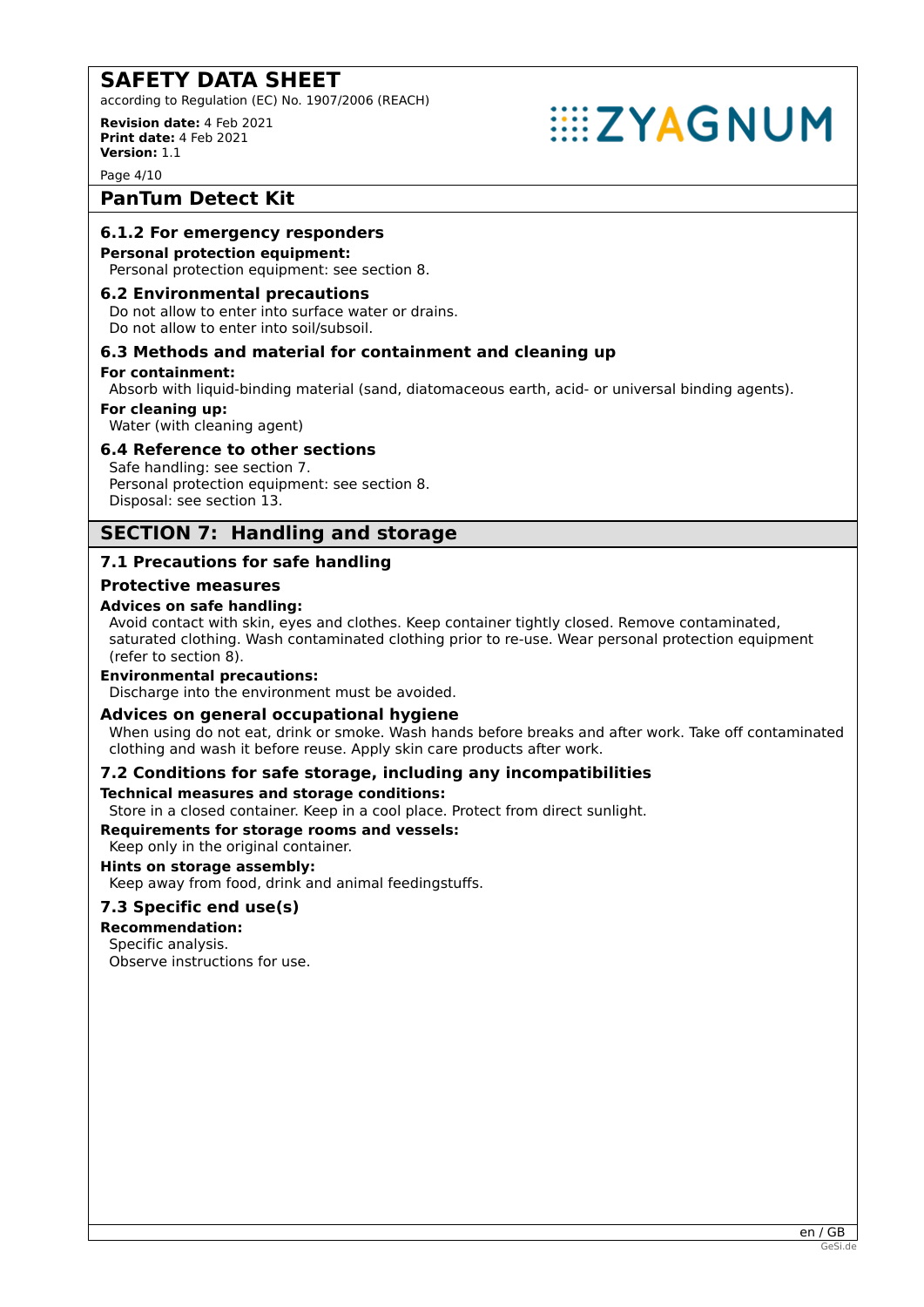according to Regulation (EC) No. 1907/2006 (REACH)

**Revision date:** 4 Feb 2021 **Print date:** 4 Feb 2021 **Version:** 1.1

# **EXAGNUM**

Page 5/10

**PanTum Detect Kit**

# **SECTION 8: Exposure controls / Personal protection**

# **8.1 Control parameters**

# **8.1.1 Occupational exposure limit values**

| <b>Limit value</b><br>type (country) | <b>Substance name</b>               | $\mathbf{\Phi}$ Long-term occupational exposure limit value<br>2 Short-term occupational exposure limit value<br>3 Instantaneous value<br>4 Monitoring and observation processes<br>5 Remark |
|--------------------------------------|-------------------------------------|----------------------------------------------------------------------------------------------------------------------------------------------------------------------------------------------|
| IOELV (EU)                           | Methanol<br>CAS No.: 67-56-1        | $\Omega$ 200 ppm (260 mg/m <sup>3</sup> )<br>5 (may be absorbed through the skin)                                                                                                            |
| WEL (GB)                             | Methanol<br>CAS No.: 67-56-1        | $\Omega$ 200 ppm (266 mg/m <sup>3</sup> )<br>$(2)$ 250 ppm (333 mg/m <sup>3</sup> )<br>5 (may be absorbed through the skin)                                                                  |
| WEL (GB)                             | Formaldehyde<br>CAS No.: 50-00-0    | $\Phi$ 2 ppm (2.5 mg/m <sup>3</sup> )<br>2 2 ppm (2.5 mg/m <sup>3</sup> )                                                                                                                    |
| <b>BOELV (EU)</b>                    | Formaldehyde<br>CAS No.: 50-00-0    | $\Phi$ 0.3 ppm (0.37 mg/m <sup>3</sup> )<br>$(2)$ 0.6 ppm (0.74 mg/m <sup>3</sup> )                                                                                                          |
| WEL (GB)                             | Sodium azide<br>CAS No.: 26628-22-8 | $\textcircled{1}$ 0.1 mg/m <sup>3</sup><br>$(2)$ 0.3 mg/m <sup>3</sup><br>5 (may be absorbed through the skin)                                                                               |
| <b>IOELV (EU)</b>                    | Sodium azide<br>CAS No.: 26628-22-8 | $\textcircled{1}$ 0.1 mg/m <sup>3</sup><br>$(2)$ 0.3 mg/m <sup>3</sup><br>5 (may be absorbed through the skin)                                                                               |

# **8.1.2 Biological limit values**

No data available.

# **8.1.3 DNEL-/PNEC-values**

No data available.

**8.2 Exposure controls**

# **8.2.1 Appropriate engineering controls**

Technical measures and the application of suitable work processes have priority over personal protection equipment. Provide adequate ventilation as well as local exhaustion at critical locations.

# **8.2.2 Personal protection equipment**



# **Eye/face protection:**

Eye glasses with side protection (EN 166)

# **Skin protection:**

Tested protective gloves must be worn (EN ISO 374).

Suitable material: NBR (Nitrile rubber)

Thickness of the glove material:  $\geq 0.11$  mm

Breakthrough time:: ≥ 480 min

For special purposes, it is recommended to check the resistance to chemicals of the protective gloves mentioned above together with the supplier of these gloves. The quality of the protective gloves resistant to chemicals must be chosen as a function of the specific working place concentration and quantity of hazardous substances. Check leak tightness/impermeability prior to use. In the case of wanting to use the gloves again, clean them before taking off and air them well.

# **Respiratory protection:**

Usually no personal respirative protection necessary. Provide adequate ventilation. Wear breathing apparatus if exposed to vapours/dusts/aerosols. Combination filtering device, Filter type A-P2/P3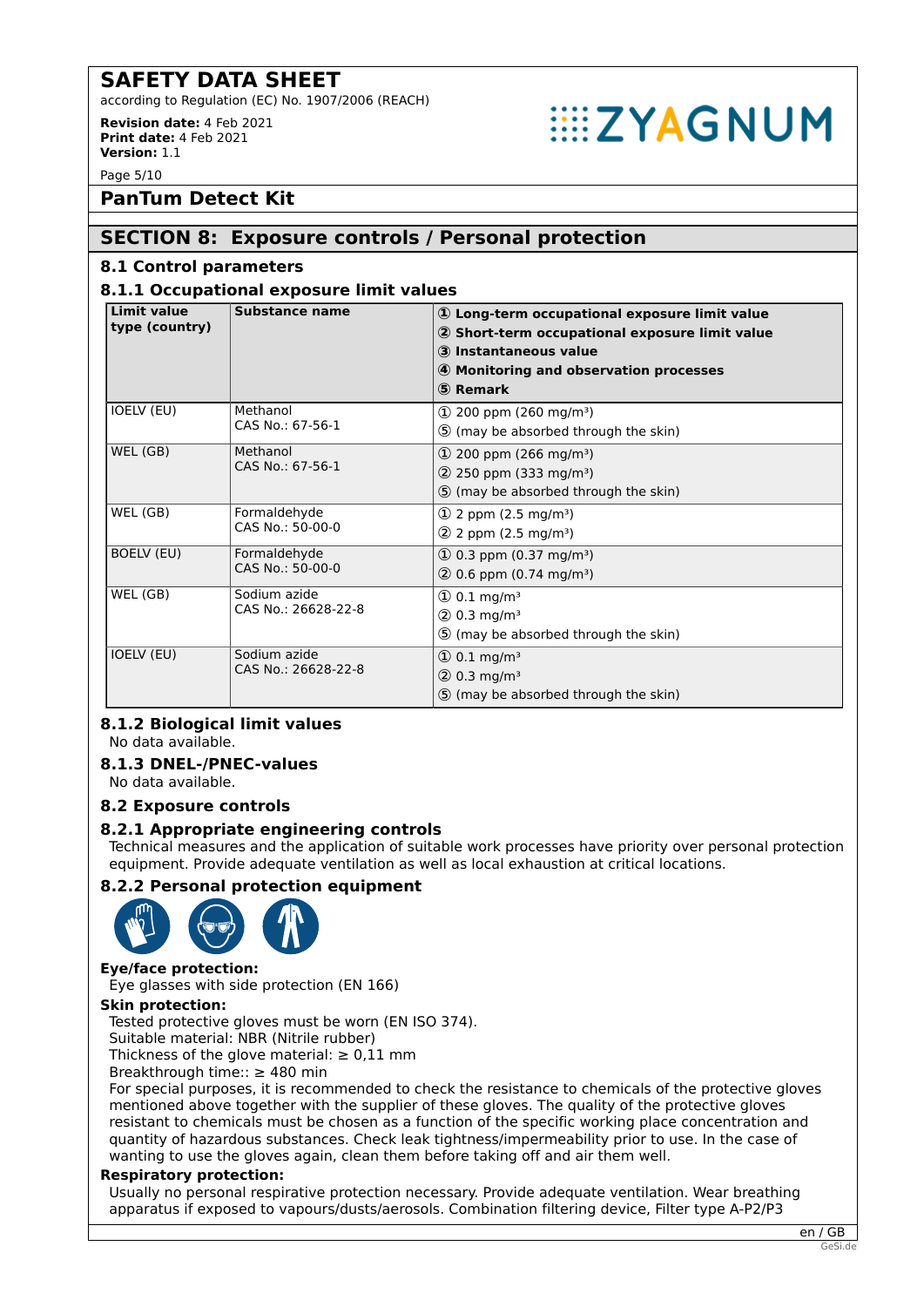according to Regulation (EC) No. 1907/2006 (REACH)

#### **Revision date:** 4 Feb 2021 **Print date:** 4 Feb 2021 **Version:** 1.1

Page 6/10

# **PanTum Detect Kit**

#### **Other protection measures:**

Wear suitable protective clothing (EN 340).

# **8.2.3 Environmental exposure controls**

Do not empty into drains.

# **SECTION 9: Physical and chemical properties**

# **9.1 Information on basic physical and chemical properties**

**Odour:** not determined

**Physical state:** liquid, clear **Colour:** colourless - light yellow

**EXAGNUM** 

# **Safety relevant basic data**

| <b>Parameter</b>                                |                | at    | <b>Method</b> | <b>Remark</b> |
|-------------------------------------------------|----------------|-------|---------------|---------------|
| рH                                              | $7 - 8$        | 20 °C |               |               |
| Melting point                                   | $\approx 0$ °C |       |               |               |
| Freezing point                                  | not determined |       |               |               |
| Initial boiling point and boiling<br>range      | $\geq 100$ °C  |       |               |               |
| Decomposition temperature                       | not determined |       |               |               |
| Flash point                                     | not applicable |       |               |               |
| Evaporation rate                                | not applicable |       |               |               |
| Auto-ignition temperature                       | not determined |       |               |               |
| Upper/lower flammability or<br>explosive limits | not determined |       |               |               |
| Vapour pressure                                 | 23 hPa         | 20 °C |               |               |
| Vapour density                                  | not applicable |       |               |               |
| Density                                         | not determined |       |               |               |
| <b>Bulk density</b>                             | not determined |       |               |               |
| Water solubility                                | easily soluble |       |               |               |
| Partition coefficient: n-octanol/<br>water      | not determined |       |               |               |
| Dynamic viscosity                               | not applicable |       |               |               |
| Kinematic viscosity                             | not applicable |       |               |               |

# **9.2 Other information**

No data available.

# **SECTION 10: Stability and reactivity**

# **10.1 Reactivity**

See section 10.3

# **10.2 Chemical stability**

The product is chemically stable under recommended conditions of storage, use and temperature.

# **10.3 Possibility of hazardous reactions**

No hazardous reaction when handled and stored according to provisions.

# **10.4 Conditions to avoid**

Heat, Light.

# **10.5 Incompatible materials**

Oxidising agent, Acids.

# **10.6 Hazardous decomposition products**

No known hazardous decomposition products. In case of fire may be liberated: Gases/vapours, toxic (possible in traces)

# **Further information**

No data available.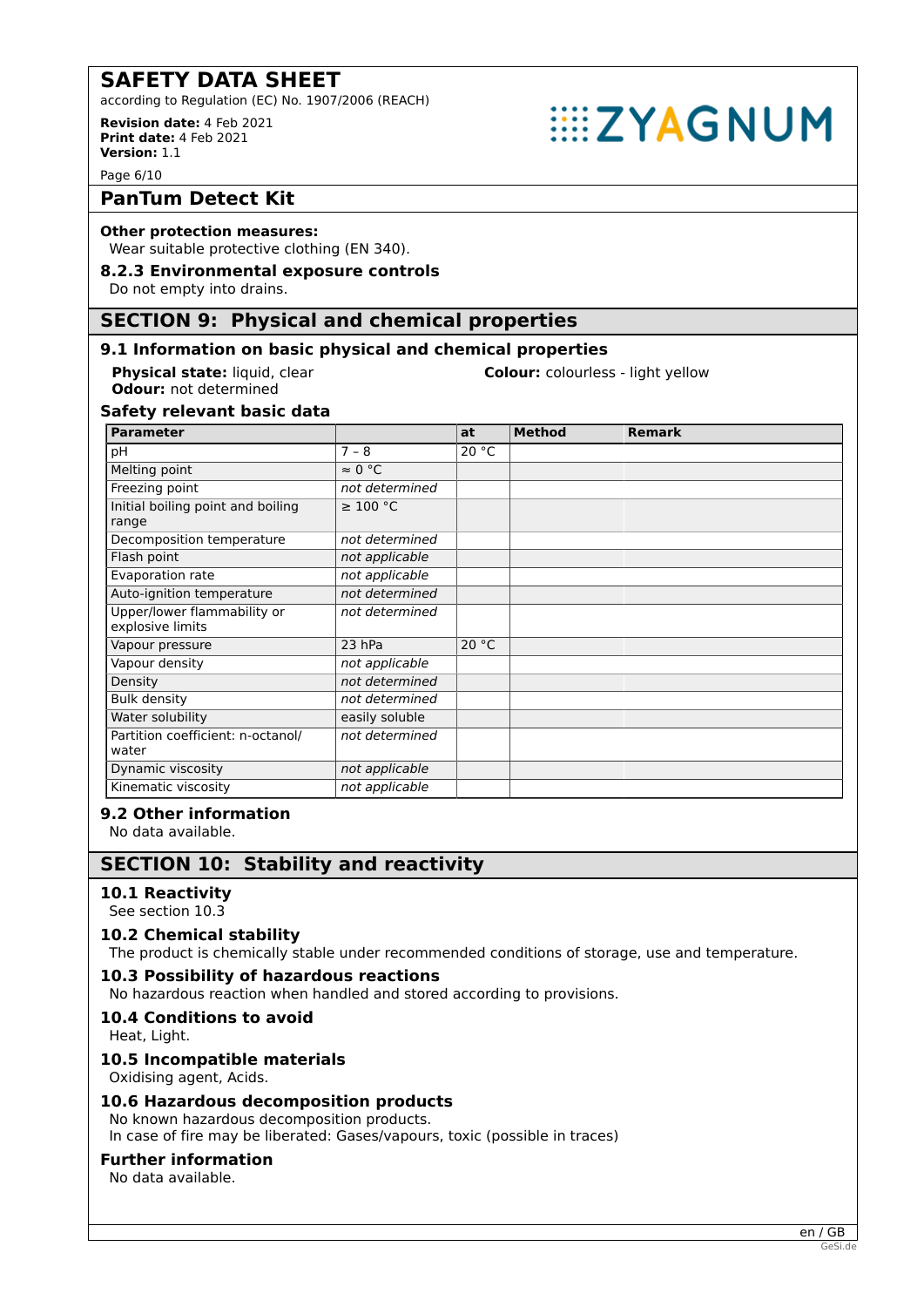according to Regulation (EC) No. 1907/2006 (REACH)

**Revision date:** 4 Feb 2021 **Print date:** 4 Feb 2021 **Version:** 1.1

# **EXAGNUM**

Page 7/10

# **PanTum Detect Kit**

# **SECTION 11: Toxicological information**

| <b>CAS No.</b>                               | <b>Substance name</b>                                                                                                            | <b>Toxicological information</b>                                            |
|----------------------------------------------|----------------------------------------------------------------------------------------------------------------------------------|-----------------------------------------------------------------------------|
| $50 - 00 - 0$                                | Formaldehyde                                                                                                                     | $LD_{50}$ oral:                                                             |
|                                              |                                                                                                                                  | 100 mg/kg (Rat) OECD 401                                                    |
|                                              |                                                                                                                                  | $LD_{50}$ dermal:                                                           |
|                                              |                                                                                                                                  | 270 mg/kg (Rabbit)                                                          |
|                                              |                                                                                                                                  | LC <sub>50</sub> Acute inhalation toxicity (dust/mist):                     |
| $67 - 56 - 1$                                | Methanol                                                                                                                         | 0.578 mg/L 4 h (Rat)                                                        |
|                                              |                                                                                                                                  | LC <sub>50</sub> Acute inhalation toxicity (vapour):<br>83.9 mg/L 4 h (Rat) |
| <b>Acute oral toxicity:</b>                  | Based on available data, the classification criteria are not met.                                                                |                                                                             |
|                                              | <b>Acute dermal toxicity:</b><br>Based on available data, the classification criteria are not met.                               |                                                                             |
|                                              | <b>Acute inhalation toxicity:</b><br>Based on available data, the classification criteria are not met.                           |                                                                             |
|                                              | <b>Skin corrosion/irritation:</b><br>Based on available data, the classification criteria are not met.                           |                                                                             |
|                                              | Serious eye damage/irritation:<br>Based on available data, the classification criteria are not met.<br>May cause eye irritation. |                                                                             |
|                                              | <b>Respiratory or skin sensitisation:</b><br>May cause an allergic skin reaction.                                                |                                                                             |
|                                              | <b>Germ cell mutagenicity:</b><br>Suspected of causing genetic defects.                                                          |                                                                             |
| <b>Carcinogenicity:</b><br>May cause cancer. |                                                                                                                                  |                                                                             |
|                                              | <b>Reproductive toxicity:</b><br>Based on available data, the classification criteria are not met.                               |                                                                             |
|                                              | <b>STOT-single exposure:</b><br>May cause damage to organs.                                                                      |                                                                             |
|                                              | <b>STOT-repeated exposure:</b><br>Based on available data, the classification criteria are not met.                              |                                                                             |
| <b>Aspiration hazard:</b>                    | Based on available data, the classification criteria are not met.                                                                |                                                                             |
| No data available.                           | <b>Additional information:</b>                                                                                                   |                                                                             |
|                                              | <b>SECTION 12: Ecological information</b>                                                                                        |                                                                             |
| 12.1 Toxicity<br><b>Aquatic toxicity:</b>    |                                                                                                                                  |                                                                             |
|                                              | Based on available data, the classification criteria are not met.                                                                |                                                                             |
| <b>Biodegradation:</b><br>No data available. | 12.2 Persistence and degradability                                                                                               |                                                                             |
|                                              | 12.3 Bioaccumulative potential<br><b>Accumulation / Evaluation:</b>                                                              |                                                                             |
|                                              | No indication of bioaccumulation potential.                                                                                      |                                                                             |
| No data available.                           | 12.4 Mobility in soil                                                                                                            |                                                                             |
|                                              |                                                                                                                                  | en / GB                                                                     |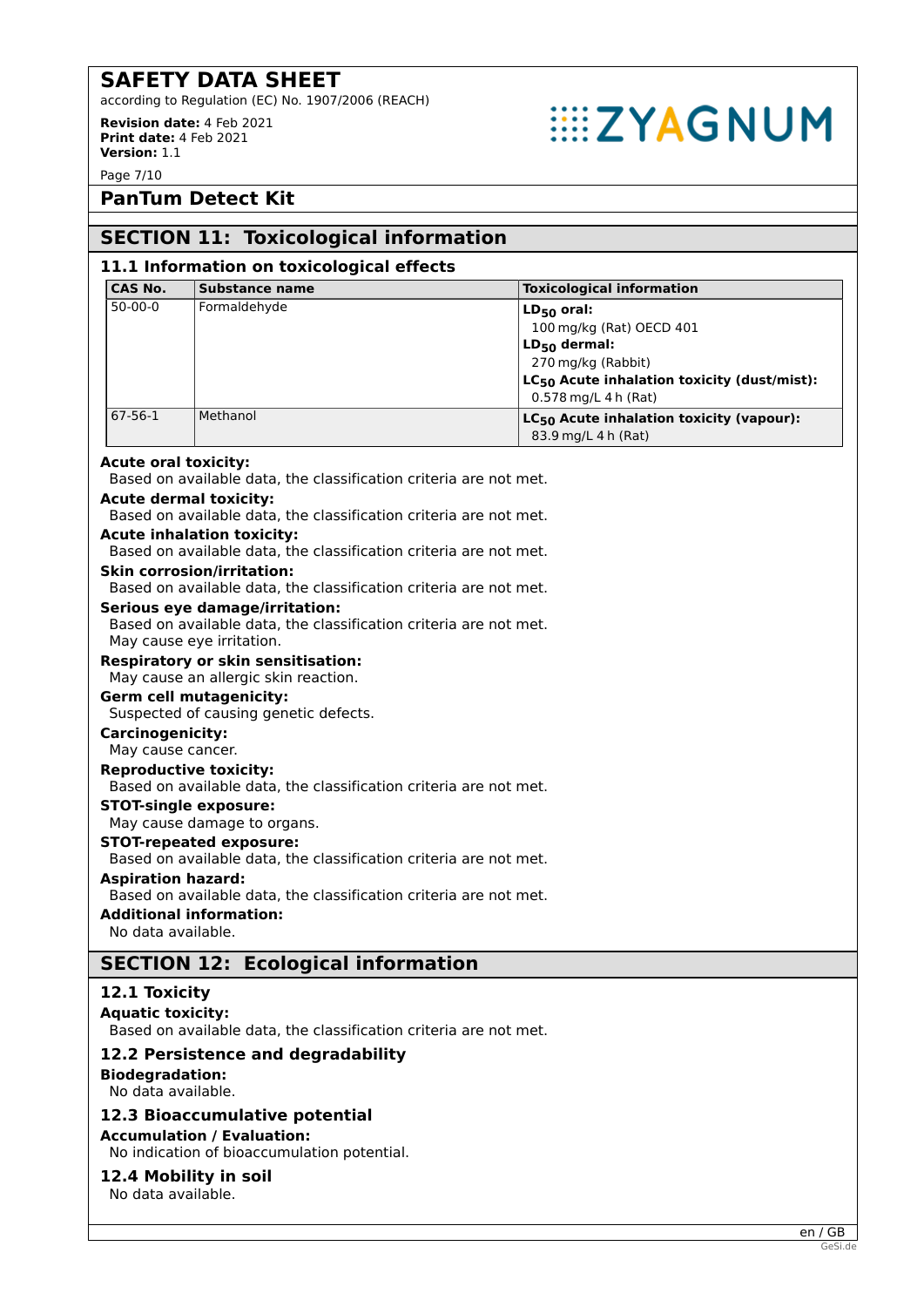according to Regulation (EC) No. 1907/2006 (REACH)

**Revision date:** 4 Feb 2021 **Print date:** 4 Feb 2021 **Version:** 1.1



Page 8/10

# **PanTum Detect Kit**

# **12.5 Results of PBT and vPvB assessment**

The substances in the mixture do not meet the PBT/vPvB criteria according to REACH, annex XIII.

#### **12.6 Other adverse effects**

No data available.

# **SECTION 13: Disposal considerations**

# **13.1 Waste treatment methods**

#### **Waste treatment options**

#### **Appropriate disposal / Product:**

Dispose of waste according to applicable legislation. Consult the appropriate local waste disposal expert about waste disposal. Do not allow to enter into surface water or drains.

# **Appropriate disposal / Package:**

Completely emptied packages can be recycled.

# **Other disposal recommendations:**

The allocation of waste code numbers / waste names must be carried out in accordance with the European Waste Catalogue (EWC). Collect in closed and suitable containers for disposal.

#### **13.2 Additional information**

Waste for disposal is to be classified and labelled.

# **SECTION 14: Transport information**

No dangerous good in sense of these transport regulations.

| <b>Land transport</b>           | <b>Inland waterway</b>        | Sea transport                 | Air transport                 |
|---------------------------------|-------------------------------|-------------------------------|-------------------------------|
| (ADR/RID)                       | craft (ADN)                   | (IMDG)                        | (ICAO-TI-/IATA-DGR)           |
| 14.1 UN-No.                     |                               |                               |                               |
| No dangerous good               | No dangerous good             | No dangerous good             | No dangerous good             |
| in sense of these               | in sense of these             | in sense of these             | in sense of these             |
| transport regulations.          | transport regulations.        | transport regulations.        | transport regulations.        |
| 14.2 UN proper shipping name    |                               |                               |                               |
| No dangerous good in sense of   | No dangerous good in sense of | No dangerous good in sense of | No dangerous good in sense of |
| these transport regulations.    | these transport regulations.  | these transport regulations.  | these transport regulations.  |
| 14.3 Transport hazard class(es) |                               |                               |                               |

#### not relevant

# **14.4 Packing group**

not relevant

# **14.5 Environmental hazards**

not relevant

#### **14.6 Special precautions for user**

not relevant

#### **14.7 Transport in bulk according to Annex II of Marpol and the IBC Code** not relevant

**Additional information:**

No data available.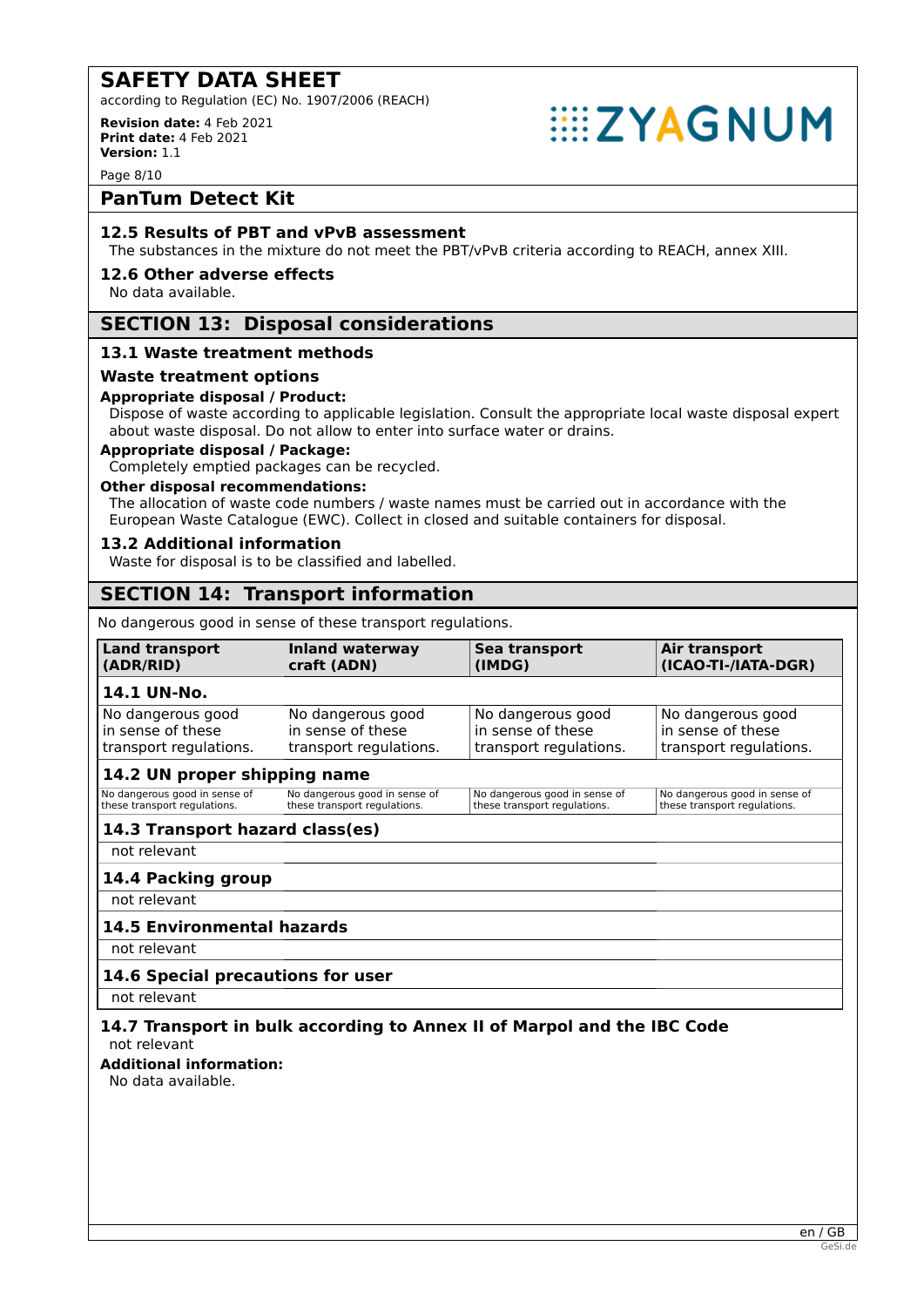according to Regulation (EC) No. 1907/2006 (REACH)

**Revision date:** 4 Feb 2021 **Print date:** 4 Feb 2021 **Version:** 1.1

Page 9/10

**PanTum Detect Kit**

# **SECTION 15: Regulatory information**

# **15.1 Safety, health and environmental regulations/legislation specific for the substance or mixture**

# **15.1.1 EU legislation**

# **Other EU regulations:**

Directive 98/24/EC of 7 April 1998 on the protection of the health and safety of workers from the risks related to chemical agents at work Observe restrictions to employment for juvenils according to the 'juvenile work protection guideline' (94/33/EC).

**EXAGNUM** 

# **15.1.2 National regulations**

No data available.

# **15.2 Chemical Safety Assessment**

No data available.

# **SECTION 16: Other information**

# **16.1 Indication of changes**

Changes executed in version 1.1: Section 1: Additional information General revision

# **16.2 Abbreviations and acronyms**

See overview table at www.euphrac.eu

# **16.3 Key literature references and sources for data**

European Chemicals Agency (ECHA): http://www.echa.europa.eu ECHA, C&L Inventory: http://echa.europa.eu/information-on-chemicals/cl-inventory-database ECHA, Registered substances: http://echa.europa.eu/information-on-chemicals/registered-substances GESTIS (Gefahrstoffinformationssystem der DGUV): http://www.dguv.de/ifa/GESTIS/index.jsp Hörath Gefährliche Stoffe und Gemische, 8. Auflage, Dr. Angela Schulz Safety data sheets of the manufacturers

# **16.4 Classification for mixtures and used evaluation method according to regulation (EC) No. 1272/2008 [CLP]**

# **Classification according to Regulation (EC) No. 1272/2008 [CLP]:**

| <b>Hazard classes and hazard</b><br>categories      | <b>Hazard statements</b>                    | <b>Classification</b><br>procedure |
|-----------------------------------------------------|---------------------------------------------|------------------------------------|
| Respiratory or skin sensitisation<br>(Skin Sens. 1) | H317: May cause an allergic skin reaction.  | Calculation                        |
| Germ cell mutagenicity (Muta. 2)                    | H341: Suspected of causing genetic defects. | Calculation                        |
| Carcinogenicity (Carc. 1B)                          | H350: May cause cancer.                     | Calculation                        |
| STOT-single exposure (STOT SE 2)                    | H371: May cause damage to organs.           | Calculation                        |

# **16.5 Relevant H- and EUH-phrases**

| <b>Hazard statements</b> |                                          |
|--------------------------|------------------------------------------|
| H <sub>225</sub>         | Highly flammable liquid and vapour.      |
| H300                     | Fatal if swallowed.                      |
| H301                     | Toxic if swallowed.                      |
| H311                     | Toxic in contact with skin.              |
| H314                     | Causes severe skin burns and eye damage. |
| H317                     | May cause an allergic skin reaction.     |
| H319                     | Causes serious eye irritation.           |
| H331                     | Toxic if inhaled.                        |
| H335                     | May cause respiratory irritation.        |
| H341                     | Suspected of causing genetic defects.    |
| H350                     | May cause cancer.                        |
| H370                     | Causes damage to organs.                 |